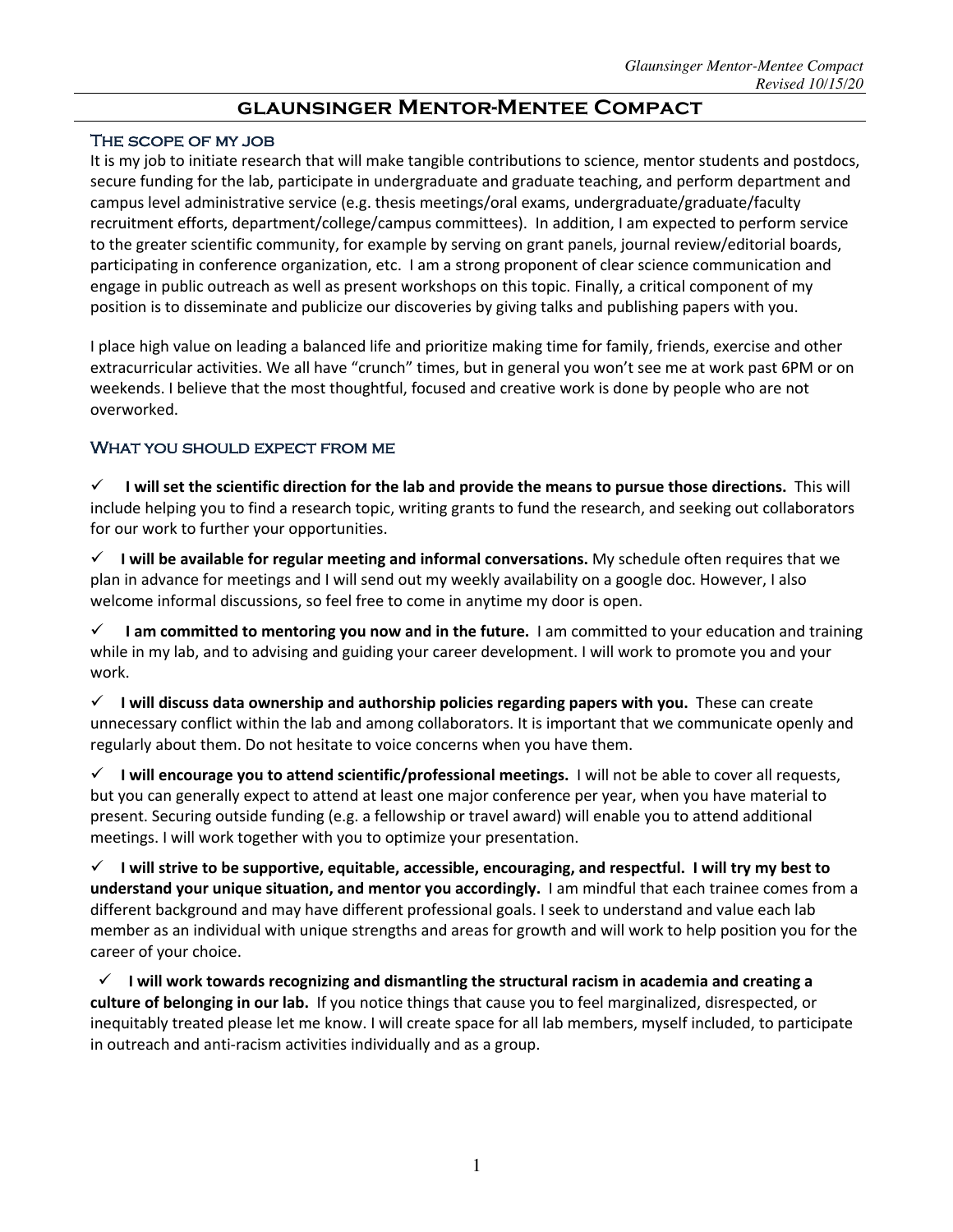## WHAT I EXPECT FROM YOU

I think the most important part of my job as a professor is to train and mentor students and postdocs. I must contribute to your professional development and progress in your degree. I will help you set goals and hopefully achieve them. In general, I expect you to:

- Learn how to plan, design, and conduct high quality scientific research
- Learn how to present and document your scientific findings
- Be honest, ethical, and enthusiastic
- Be engaged within the research group and with outside colleagues
- Treat your lab mates, lab funds, and equipment with respect
- Take advantage of professional development opportunities
- Work hard don't give up! But take breaks when you need them.  $\odot$

## ➤ *Take ownership over your training experience*

 $\checkmark$  Acknowledge that you have the primary responsibility for the successful completion of your degree or **fellowship.** You should maintain a high level of professionalism, self-motivation, engagement, scientific curiosity, and ethical standards.

 $\checkmark$  Ensure that you meet regularly with me and provide me with updates on the progress and results of **your activities and experiments.** In general, we should meet at least every other week to review primary data. If you cannot make any of the meeting slots I send out, please let me know and I will find another slot that works for both of us. I expect you will come to the meeting with your primary data labeled and organized. Make sure that you also use this time to communicate new ideas that you have about your work and challenges that you are facing.

#### $\checkmark$  Be knowledgeable of the policies, deadlines, and requirements of the program and the university. Comply with all institutional policies, including academic program milestones, laboratory practices, and rules related to chemical safety, biosafety, and radiation safety.

ü **Actively cultivate your professional development.** UC Berkeley has resources in place to support professional development for students and postdocs. It is important to take advantage of these resources, since becoming a successful scientist involves more than just doing academic research. All graduate degree programs require attendance at a weekly seminar. Attendance at conferences and workshops will also provide professional development opportunities. It is a good idea to become a member of one or more professional societies such as the American Society for Virology or the RNA Society.

ü **Develop your writing and presentation skills.** As you start to make progress, begin outlining a paper's figures and drafting the text. Be prepared to go through rounds of revisions before submitting an abstract or paper. Although the availability of travel funds will vary, I encourage you to submit your work for presentation at one conference per year (two if you secure outside funding). Conference abstracts need to be approved by me prior to submission, and we should work on your talk or poster together before it is finalized. Take full advantage of local opportunities to present your research, including BayViro and other CEND symposia, PMB Monday seminars, Bay Area RNA club, the ID&I seminar series, etc.

## ➤ *Be a team player*

ü **Attend and actively participate in all group meetings, as well as seminars.** Participation in lab and subgroup meetings does not mean only presenting your own work but providing support to others in the lab through shared insight. You should refrain from using your computer or phone during research meetings. Even if you are using the device to augment the discussion, it is disrespectful to the larger group to have your attention distracted by the device. Do your part to create a climate of engagement and mutual respect; be there on time and provide constructive feedback, enthusiasm and ideas to your lab mates.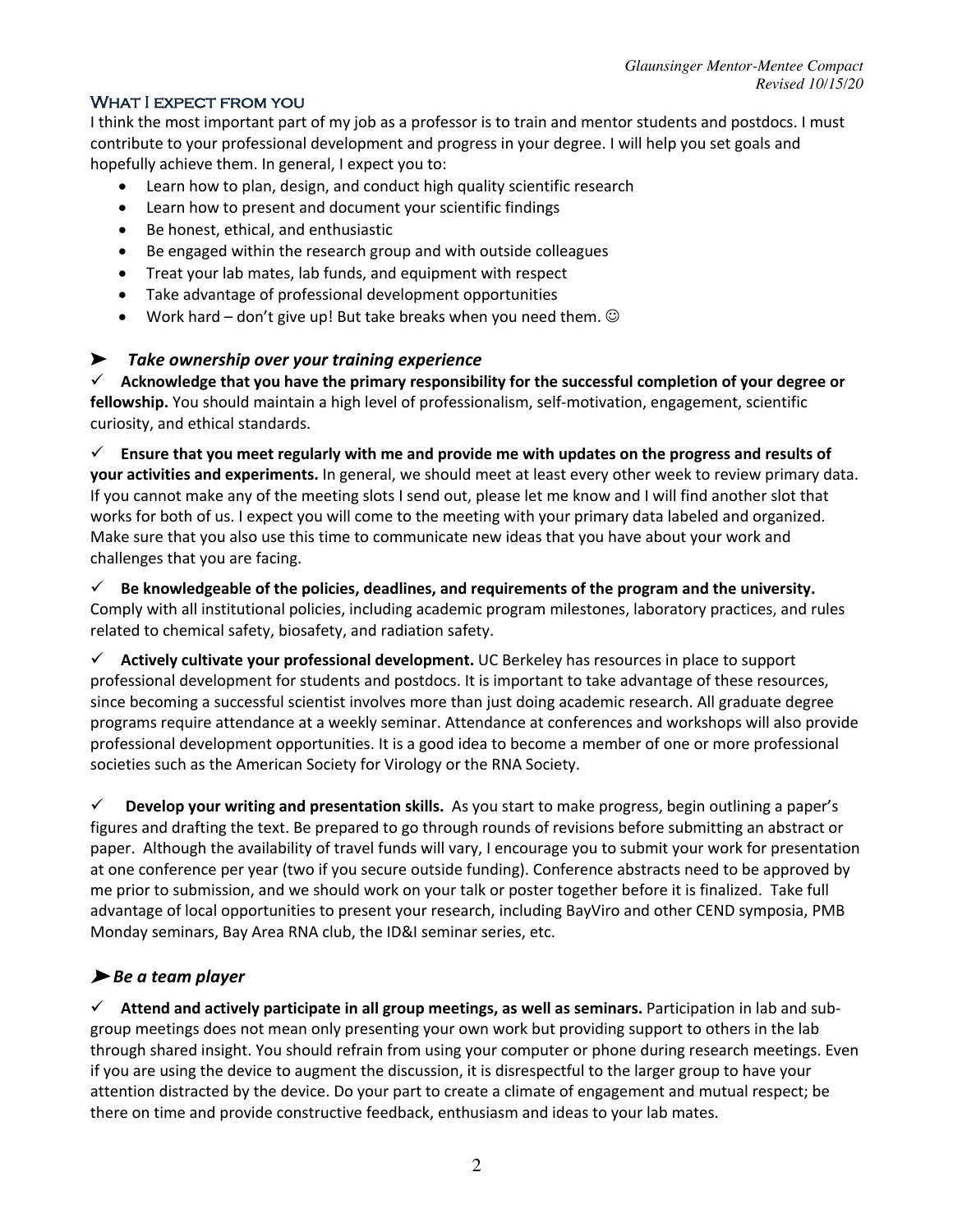ü **Strive to be the very best lab citizen.** Take part in shared laboratory responsibilities and use laboratory resources carefully and frugally. Maintain a safe and clean laboratory space. Be respectful, tolerant of, and work collegially with all laboratory colleagues: respect individual differences in values, personalities, work styles, and theoretical perspectives.

ü **Apply for fellowships, awards, and travel grants.** Not only will an award help your career and the overall lab funding situation, the experience of writing the proposal will help you think about what you are doing more deeply. If you see an award you are eligible for, please let me know and I'll be happy to nominate you!

## ➤ *Develop strong research skills*

 $\checkmark$  Take advantage of your opportunity to work at a world-class university by developing and refining **stellar research skills.** I expect that you will learn how to plan, design, and conduct high quality scientific research.

ü **Prepare scientific articles that effectively present your work to others in the field.** The 'currency' in science is published papers, and we have an obligation to funding agencies (and taxpayers) to complete and disseminate our findings. I will push you to publish your research as you move through your training program, not only at the end. We will deposit all our manuscripts on a preprint server like bioRxiv at the same time as we submit them to a peer-reviewed journal. Ultimately, as the first author it is your decision where you would like to submit your work, though I strongly encourage submission to open access journals. *Note that by 2022 HHMI requires that ALL manuscripts published by HHMI funded labs be published in fully open access journals.*

 $\checkmark$  Keep up with the literature so that you can have a hand in guiding your own research. Block at least one hour per week to read papers. You are expected to keep on top of both current and past literature related to your project. Because of the volume of individual research projects in the lab and my other teaching and administrative duties, I do not have the bandwidth to be on top of all of the literature for everyone's project—*I expect you to be the expert*! Please forward me papers you come across that you think are particularly relevant.

ü **Maintain detailed, organized, and accurate laboratory records.** You should maintain an electronic lab notebook through Benchling. Your notes should allow your work to be reproduced (meaning they must be understandable by people other than yourself) and will help to assign credit for authorship. They are required by funding agencies and for any potential patents. At a minimum each experiment should clearly identify the purpose, what you did, the results, and your conclusions. Be aware that your notes, records and all tangible research data are property of the lab. When you leave the lab, I encourage you to take copies of your data with you. But one full set of all data must stay in the lab, with appropriate and accessible documentation. Regularly backup your computer data. **At the time of your manuscript submission, you must deposit all new plasmids in that paper to Addgene, so they may be easily accessed by the scientific community**. I strongly encourage you to similarly submit detailed protocols of your published work to The Protocol Exchange, an open repository for sharing scientific research protocols hosted by the Research Exchange platform (https://protocolexchange.researchsquare.com). The goal is to document your protocols with sufficient care such that anyone else inside or outside the lab can reproduce your findings.

## ➤ *Communicate clearly*

 $\checkmark$  Remember that all of us are "new" at various points in our careers. If you feel uncertain, overwhelmed, or want additional support, please overtly ask for it.

 $\checkmark$  Let me know the style of communication or schedule of meetings that you prefer. If there is something about my mentoring style that is proving difficult for you, please tell me so that you give me an opportunity to find an approach that works for you. No single style works for everyone; no one style is expected to work all